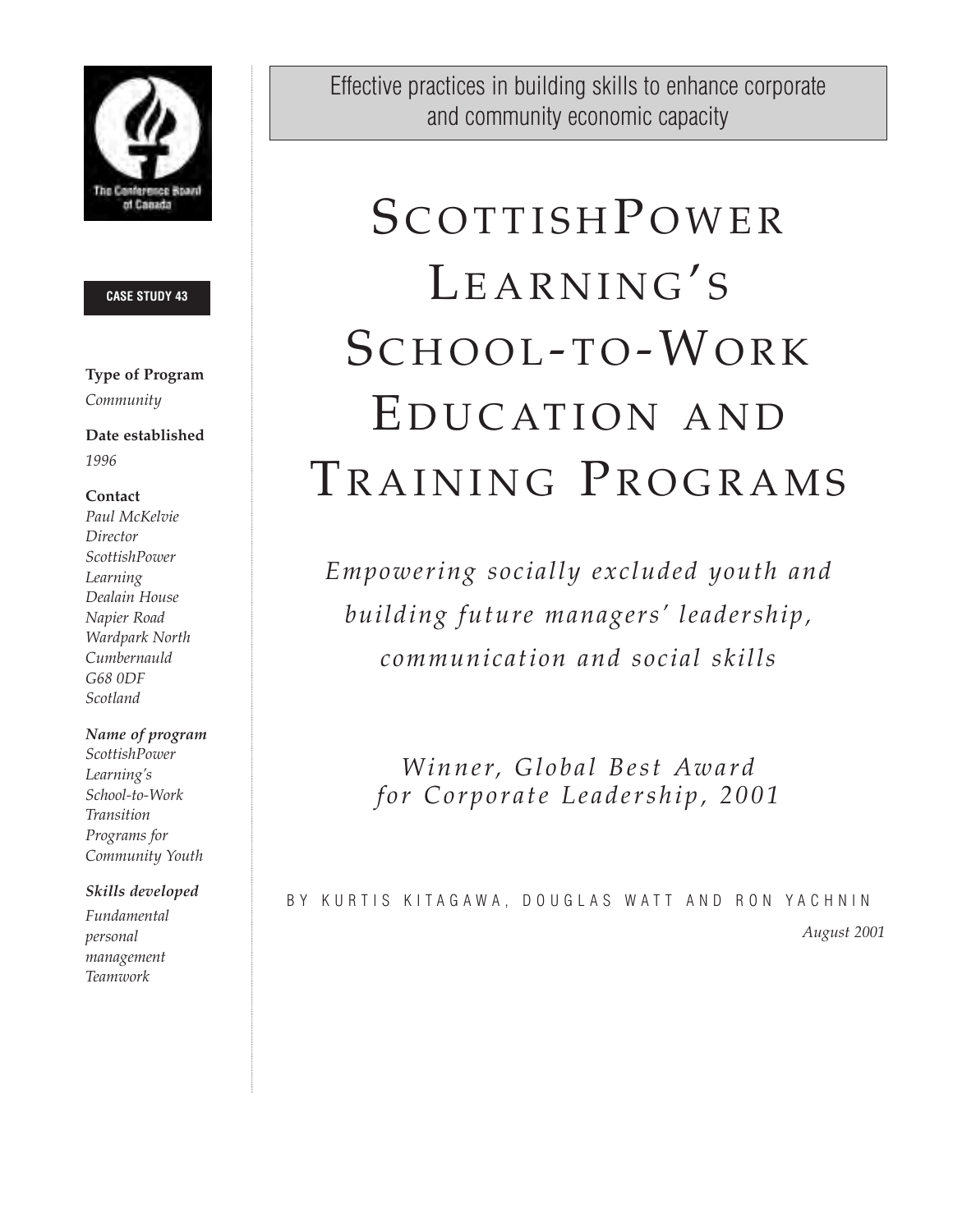

# The Conference Board of Canada **Insights You Can Count On**

# **About The Conference Board of Canada**

The Conference Board of Canada is an independent, not-for-profit research organization with affiliates in the United States and Europe. Our mission is to help our members anticipate and respond to the increasingly changing global economy. We do this through the development and exchange of knowledge about organizational strategies and practices, emerging economic and social trends and key public policy issues. Since 1954, the Board has been committed to researching innovative practices, designing new strategies and providing our members with the most up-to-date information, analysis and expertise to help them excel in Canada and around the world.

# **About the Education and Lifelong Learning Practice**

The Education and Lifelong Learning Practice is a part of the Conference Board's Policy, Business and Society Division. Its mission is to help business, government and education leaders work collaboratively to promote the development of a learning society that prepares Canada's people for a changing world. The practice conducts research on issues of strategic concern to business, government and education; facilitates dialogue among business, government, education, community and labour leaders; and recognizes excellence in partnerships and programs that develop people in workplaces, education institutions and communities.

> **A Conference Board of Canada publication from the Policy, Business and Society Division Vice-President** Gilles Rhéaume **Associate Director, Project Development** Michael R. Bloom

#### **Education and Lifelong Learning Practice**

**Director** MaryAnn McLaughlin **Senior Research Associates** Kurtis G. Kitagawa • Douglas Watt **Research Associates** Alison Campbell • Debbie Murray **Awards Manager** Linda Scott **Senior Program Administrator** Jean Smith **Administrative Assistants** Nicole Sampson • Marta Stelmaschuk

**Editing** Julie Swettenham • **Layout** Louise Després Jones

©2001 **The Conference Board of Canada**\*

Case Study Printed in Canada • All rights reserved \*Incorporated as AERIC Inc.

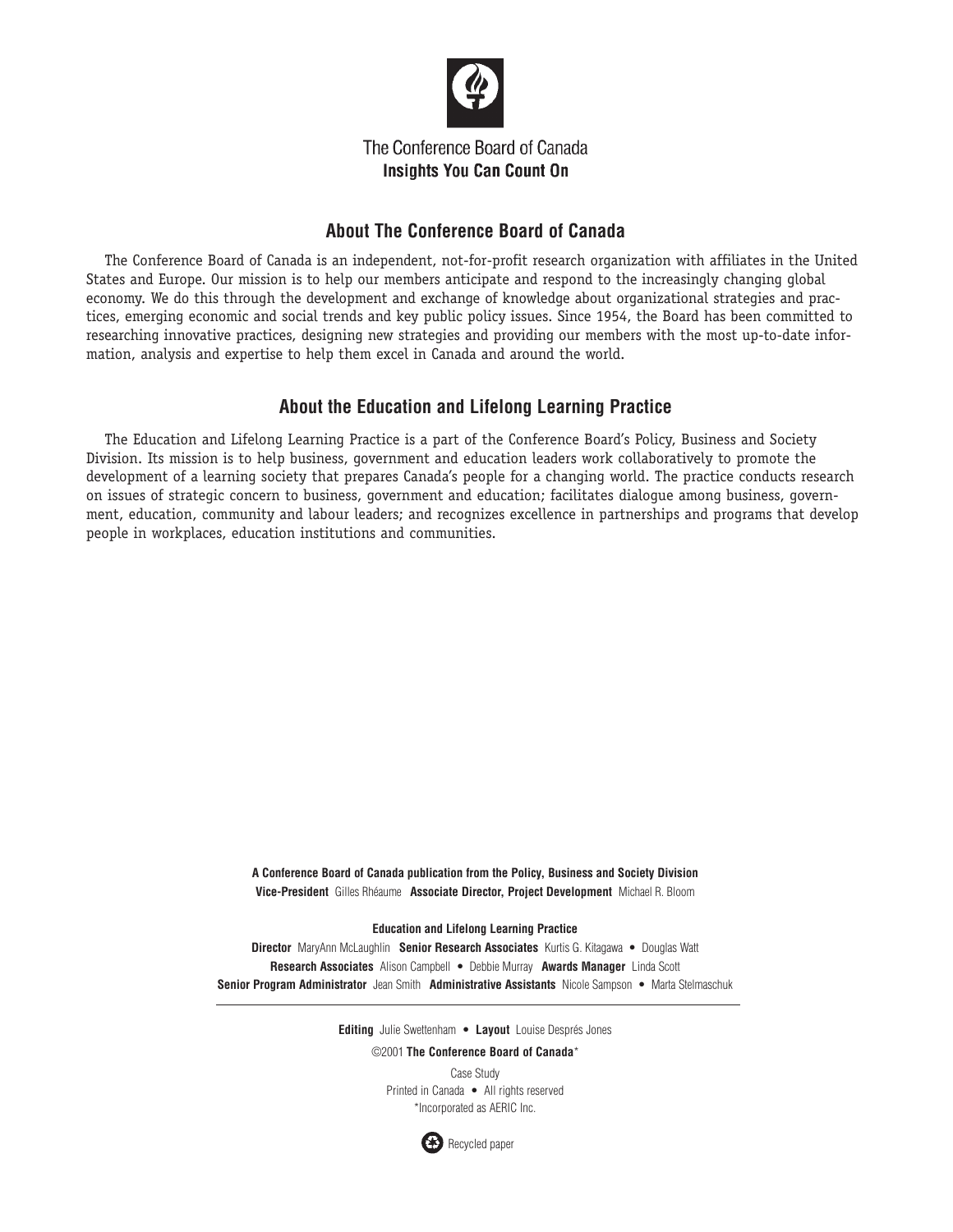# SCOTTISH POWER LEARNING'S SCHOOL-TO-WORK EDUCATION AND TRAINING PROGRAMS

*ScottishPower* ь *Learning leverages its approach to supporting lifelong learning for its employees by contributing its comparative advantage in this area to the communities in which it operates.*

*ScottishPower*  Þ *made the connection between change and the levers of change at the organizational level as well as at the individual employee's level.* 

#### **NBEC Mission**

We help business and education leaders work collaboratively to promote the development of a learning society that will prepare Canada's young people for a changing world.

**Visit us on the Web:** conferenceboard.ca/nbec

ScottishPower Learning leverages its approach to supporting lifelong learning for its employees by contributing its comparative advantage in this area to the communities in which it operates. It thereby uses its resource commitment to education to build human resource capacity within its own organization, and also pursues alongside with this its efforts to support individual development within the community, particularly among youth.

#### **Background**

#### **About ScottishPower**

ScottishPower serves approximately seven million homes and businesses across the United Kingdom and the northwest United States. The group's activities cover electricity generation, transmission, distribution and supply in both the United Kingdom and the United States, as well as gas supply, water and wastewater services in the United Kingdom, and mining in the United States. ScottishPower and its subsidiaries comprise one of the 12 largest electricity groups in the world, with a market capitalization of £9 billion, and over 22,000 employees.

ScottishPower's policy relating to investing in learning evolved in response to changes in its operating environment. Until 1990, ScottishPower was a publicly owned, state-driven utility with a geographically specific market. In 1990, the electricity industry was deregulated and ScottishPower was privatized. After 1990, in other words, ScottishPower had to operate as an investor-owned electric utility in a highly competitive, and increasingly global, marketplace.

The changes associated with privatization generated many challenges for ScottishPower and its employees. Downsizing inevitably placed pressures

on employees. Fewer people were expected to do more work, creating additional demands on employees, and capping salaries did little to encourage incentive.

More than at any other point in its history, ScottishPower needed to be the type of organization that could change quickly to capture emerging opportunities. The company required employees who were not only able to change with the organization and its customers, but who were also willing to do so. But becoming open to change relates fundamentally to people's hopes and fears. ScottishPower therefore undertook to cultivate an environment in which change is not feared and where people feel ready to accept changes of role and enhance their skills accordingly.

Put another way, ScottishPower made the connection between change and the levers of change at the organizational level as well as at the individual employee's level. Organizations can change only if their people are willing to accept and embrace change. Individual employees, in turn, can do so only when they are confident in themselves and the skills they have to contribute. Self-confident, motivated employees look at their skill sets as valuable commodities that they can market. They drive their own skills development to add value to the contributions they make.

But ScottishPower was making changes due to the deregulation of the electricity sector and the privatization of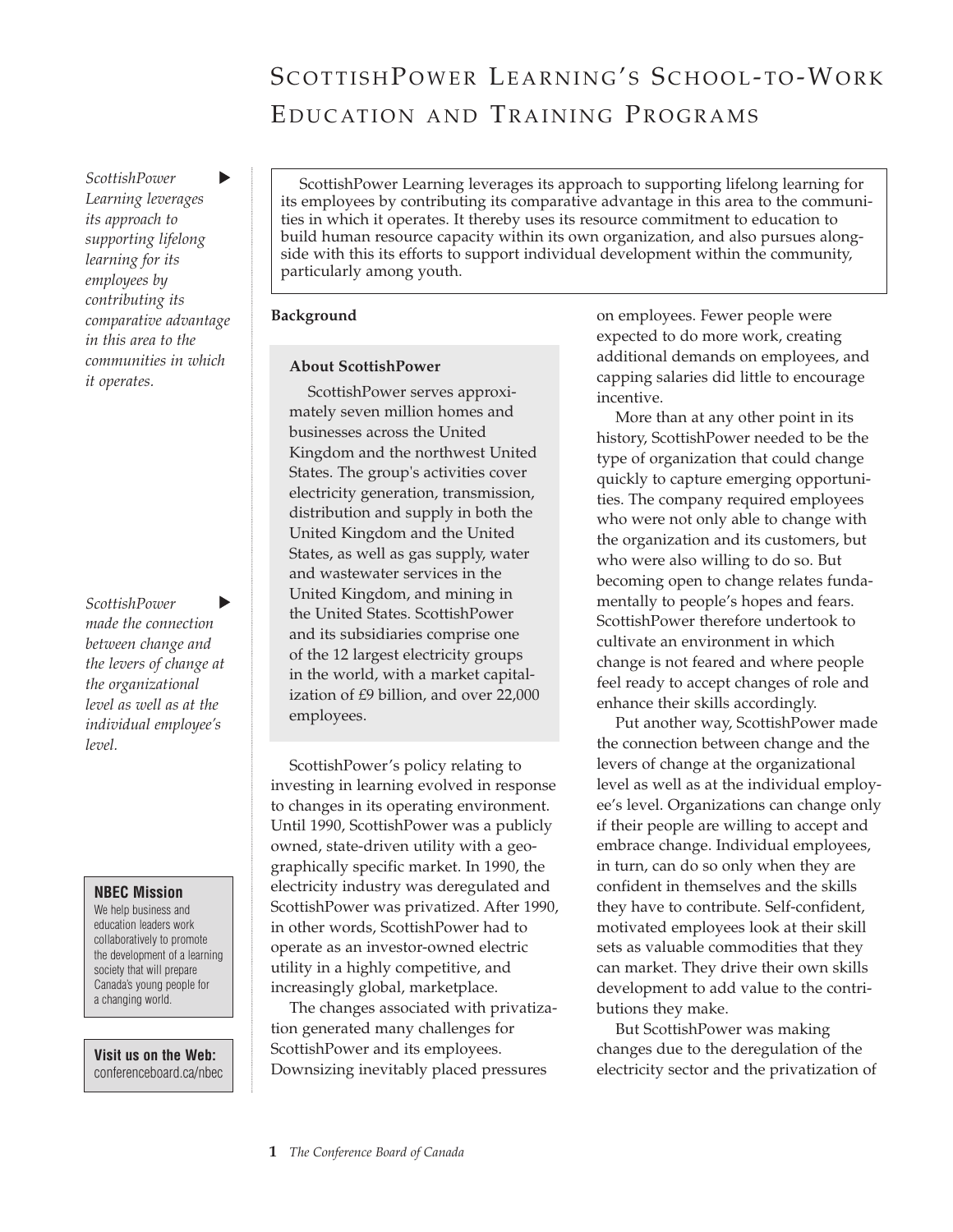*ScottishPower's*  ь *objectives cascade down from its vision statement, and include a focus on competitiveness and growth, employee development and community development.*

*Restoring employee confidence and positioning ScottishPower in a newly deregulated environment became top priorities.*

their operations. And these changes were undercutting a traditional source of employee confidence: job security. Increasingly, the best job-confidence builder was becoming each individual employee's own skills and abilities. ScottishPower and its employees recognized that job security came from having the right combination of technical skills and knowledge on the one hand and a broad base of employability skills (e.g., the ability to work with people, or to look an employer in the eye and say "No," "Yes," or "Help me").

#### **Objectives**

ScottishPower's objectives cascade down from its vision statement, and include a focus on competitiveness and growth, employee development and community development. They are:

- 1. To make ScottishPower a sustainable and growth-oriented, globally competitive company that provides its employees with a positive working environment and supports the communities in which the company operates.
- 2. To foster within ScottishPower a culture of lifelong learning that:
- increases motivation and flexibility across the workforce;
- benefits both members of the community and ScottishPower staff;
- improves economic development in socially deprived areas; and
- enhances the leadership skills of future ScottishPower managers.
- 3. To add value to those making labour market transitions by providing a business perspective on the world of work and employability and by strengthening and reinforcing messages from education (for example, regarding the importance of being able to communicate and work with

others). More specifically, ScottishPower Learning seeks to:

- increase the self-awareness of excluded or soon to be excluded young people;
- develop their employability;
- help them become employed; and
- improve their potential contribution to their local communities and to society as a whole.

#### **Groups served**

- ScottishPower staff, particularly those identified as being potential future managers;
- ScottishPower family members;
- community members;
- young people aged 15–25, particularly those from socially deprived areas, and;
- excluded young people.

*ScottishPower's approach: integrating and articulating corporate vision and values into actions*

Restoring employee confidence and positioning ScottishPower in a newly deregulated environment became top priorities. In order to create favourable conditions for building an improvementoriented workforce that is open to change both during and after privatization, ScottishPower began to place greater emphasis on staff training and development so as to affirm employees' skills. The company marketed training not as a punishment for poor performance (something that people who feel their skills are inadequate or no longer valued tend to fear), but rather as an opportunity for growth and improvement.

ScottishPower set up an Open Learning Centre for staff to use for their own personal development rather than for job-related development. It also invested in an occupational health and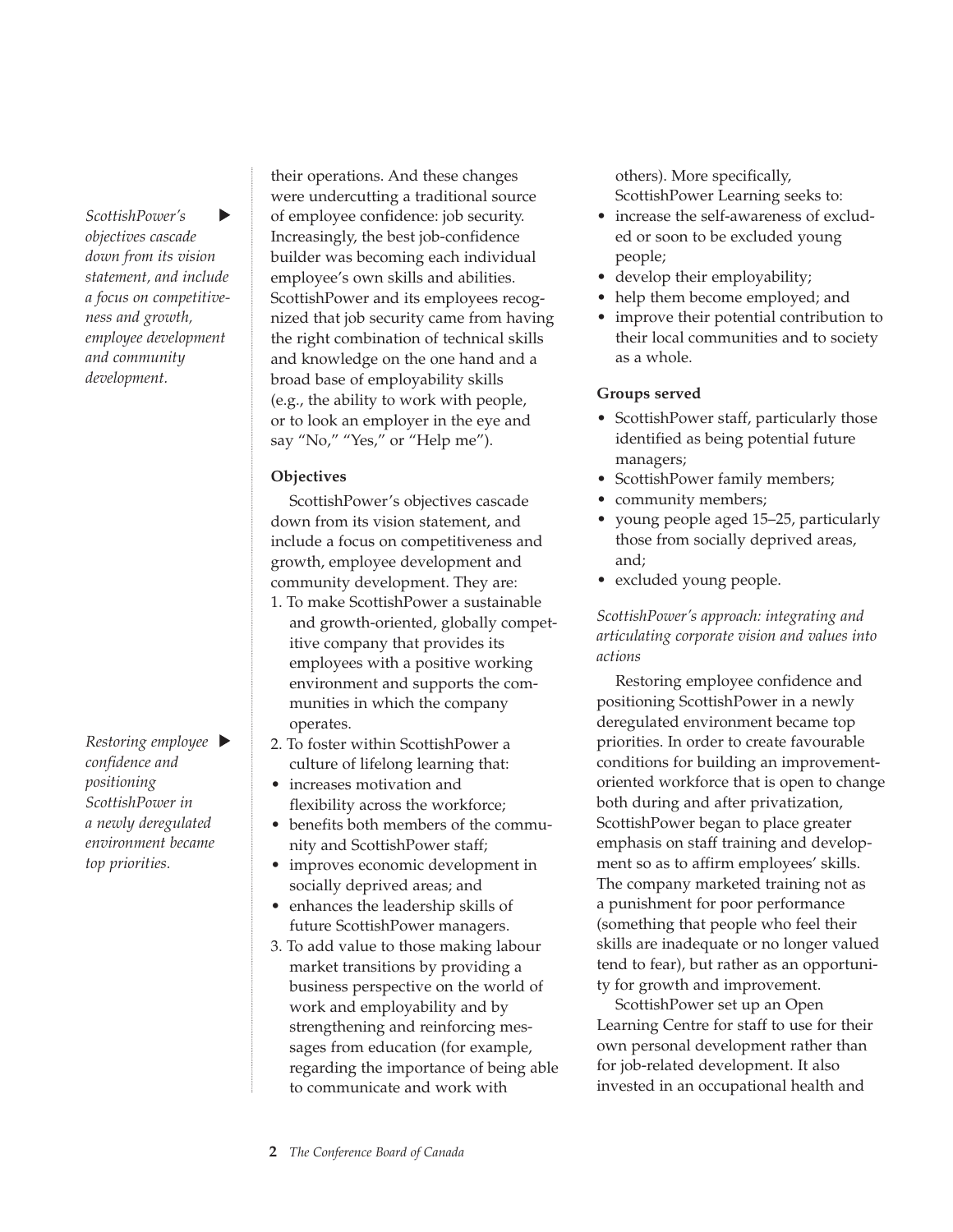*The hallmark of* ь *ScottishPower Learning's approach is the company's focus on meeting the needs of individual learners.*

*The key to engaging people lies in providing context and relevance for their learning experiences.*

 $\blacktriangleright$ 

wellness service, again supporting the overall, ongoing well-being of their employees. And, very significantly, the company developed partnership agreements with unions in one of its divisions (Power Generation). These agreements established a collaborative decision-making process relating to training and development—an important step in setting up workplace education programming that is, in an important sense, owned by employees.

Then, in 1996, ScottishPower created ScottishPower Learning (SPL), a separate division of ScotttishPower, which operates in three sites in the United Kingdom. This was a joint initiative between ScottishPower and the company's trade unions that was intended to permit people in the community to learn at the company's training and learning centres. ScottishPower Learning has a threefold impact: it helps shift company culture for improved competitive performance; it helps rebuild the confidence of socially disenfranchised individuals by offering them a combination of encouragement, training and quality work experience; and it provides ScottishPower staff with a means of taking charge of their own personal development while supporting the Training and Development functions within the business units.

ScottishPower's entire approach to training and development was, and continues to be, built on three of its core values: providing a positive working environment; the creation of a culture based on teamwork and leadership; and supporting the communities in which the company operates. As much as possible, ScottishPower accomplished these objectives simultaneously. For example, by enabling young ScottishPower staff to participate in SPL programs, the company not only builds

human resource capacity within its own organization, but also helps individuals in the community realize their potential.

The hallmark of ScottishPower Learning's approach is the company's focus on meeting the needs of individual learners. This is how it leverages its comparative advantage in training and development for the benefit of its employees and members of its workforce.

In large measure, ScottishPower Learning uses a three-step process. The first stage in the process is to conduct employability assessments. The second stage is to design and deliver a learning activity based on the assumption that, to be effective, a learning intervention needs to be supported to the point where the prescribed change is effected in the individual learner. The goal of all learning activities sponsored by ScottishPower Learning is to increase the likelihood that a given individual will be successful in the workplace.

The third step is to engage learners, which accomplishes two purposes. The key to engaging people lies in providing context and relevance for their learning experiences, and in recognizing and accommodating different individual learning styles as well as in making the rewards for engaging and participating in learning experiences consistent with the rewards for successful performance in the workplace. When learning is relevant (i.e., when learners understand how something they are learning will help them in specific situations) and recognition is focused on what counts as achievements in the workplace context (e.g., verbal communication skills, qualifications, positive attitudes, motivation to contribute), learner confidence and motivation naturally flow.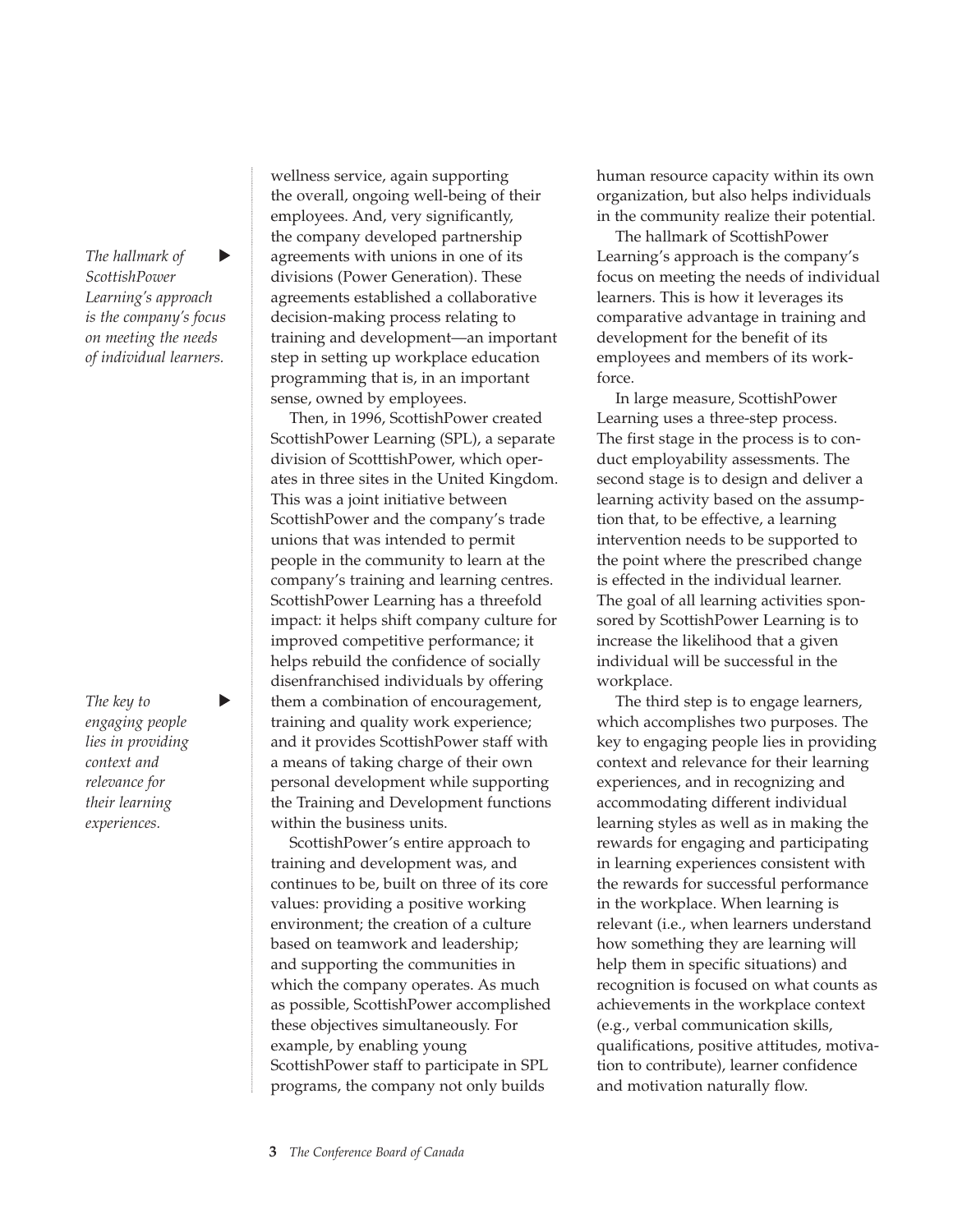*Working in a group with totally mixed abilities helps people learn how to deal with each task in a way that is meaningful for everyone.*

 $\blacktriangleright$ 

#### *ScottishPower*  Þ *believes that education and the continuous development and upgrading of skills and knowledge are essential to the creation of vibrant, sustainable communities.*

Underpinning this entire process is ScottishPower Learning's objective of providing participants in its programs with transferable learning experiences that will set them up for success in terms of their future workplace performance. The single most important added value that the company delivers in this regard is creating an environment where skills are easily transferred from one context to another.

According to Paul McKelvie, SPL's programs are based on the premise that "being part of a team and sharing similar goals and objectives, where everyone pulls together for the same reasons, rather than always been cared for and looked after, is a great learning and personal development exercise. Working in a group with totally mixed abilities helps people learn how to deal with each task in a way that is meaningful for everyone. Working with others helps people see things from someone else's perspective, which is applicable to whatever a person does and whomever they do it with."

#### **ScottishPower and Corporate Social Responsibility**

By recognizing the interconnectedness of the financial, social, economic and environmental domains of its business, ScottishPower demonstrates a thorough and integrated approach to Corporate Social Responsibility (CSR). ScottishPower's orientation toward CSR places a strong emphasis on social equity. Furthermore, its orientation to CSR is embedded at the highest levels within the organization, including through a number of accountability mechanisms involving its Board of Directors.

ScottishPower's aim is to be an active contributing member of the communities in which it operates. It seeks to make a positive impact on people's lives—both collectively through its operations as a company and individually through the enthusiastic support of its staff. This is manifest in a number of company objectives that relate to:

- measuring performance;
- building vibrant economies;
- developing partnerships, assisting local charities, donating time and funding;
- helping individuals or organizations with special needs;
- sharing business skills; and
- extending education.

#### *With respect to community:*

- 1. ScottishPower believes that education and the continuous development and upgrading of skills and knowledge are essential to the creation of vibrant, sustainable communities.
	- It has more than 300 New Deal places a year for 18–24 year olds (see section on the New Deal below);
	- ScottishPower supports over 500 community organizations; and
	- It believes that large businesses and social and economic development bodies are natural partners in the battle of regeneration.
- 2. ScottishPower staff provide the "engine" for most of its community activities through their energy, enthusiasm and commitment.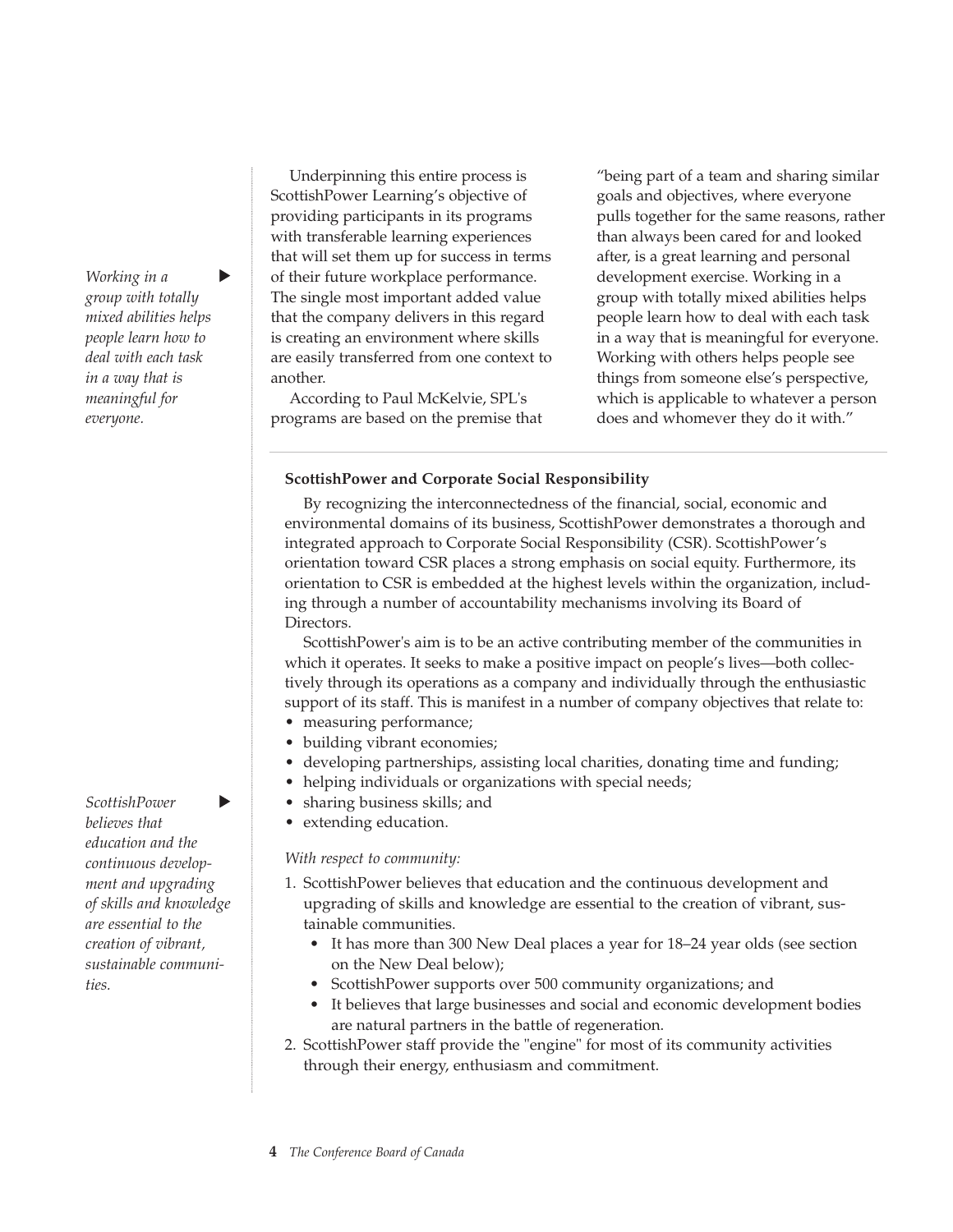- They give 360,000 hours of their time assisting local community projects;
- Through their efforts, over 300,000 children have been taught to swim, and more than 2,000 young people have been given training.
- 3. ScottishPower believes that developing links with charities enables it to channel its funds and activities most appropriately.
	- The company contributed over £6 million to community causes.

#### *With respect to the environment:*

- 4. ScottishPower believes that it has a duty to care for the environment and a responsibility to minimize the impact of its operations.
- 5. It manages its energy and water businesses with a view toward sustainability; and
- 6. ScottishPower has developed innovative approaches that integrate stewardship of
- sustainable development into hierarchies that are used to set targets and measure progress.

# **Activities—Empowering employees, their families and their communities**

The focus of this case study is on ScottishPower Learning's programs to help community youth build their skills, get workplace experience and make the transition into the world of work. In order to give context to the discussion, it is important to understand ScottishPower's early and ongoing outreach efforts though its Open Learning Centres.

# *Open Learning Centres*

Scottish Power recognized early that the key to sustaining itself lay in retaining quality staff who are given opportunities to refresh and enhance their skills and knowledge on an ongoing basis. To facilitate lifelong learning, ScottishPower established a network of Open Learning Centres.

While Open Learning Centres were initially created for the exclusive use of ScottishPower staff to study languages, develop computer skills and gain vocational and other qualifications, Open Learning Centres are now open to family members and others in the community, including schools, small businesses,

local charities, youth and unemployed adults. Open Learning Centres engage disaffected learners and help develop their self-confidence, work ethic and improve their attitude to learning. Today, ScottishPower has 51 Open Learning Centres spread across the United Kingdom, with eight more being developed in the United States.

- Over 75 per cent of ScottishPower staff, their families and people of all ages from the local communities have made use of an Open Learning Centre.
- Fifteen of the centres are designated as "IT for All" centres under the Department of Trade and Industry's initiative to develop computer skills in the community. These centres are similar to Canada's Community Access Program (CAP) sites.

ScottishPower's Open Learning Centres provide a common channel for employees and members of the broader community alike to take charge of their own development. At its Open Learning Centres, ScottishPower makes available in print and electronic formats a Personal Development Planning Manual that can be used to help individuals identify development objectives and

*Scottish Power* Þ *recognized early that the key to sustaining itself lay in retaining quality staff who are given opportunities to refresh and enhance their skills and knowledge on an ongoing basis.*

*Over 75 per cent*  ь *of ScottishPower staff, their families and people of all ages from the local communities have made use of an Open Learning Centre.*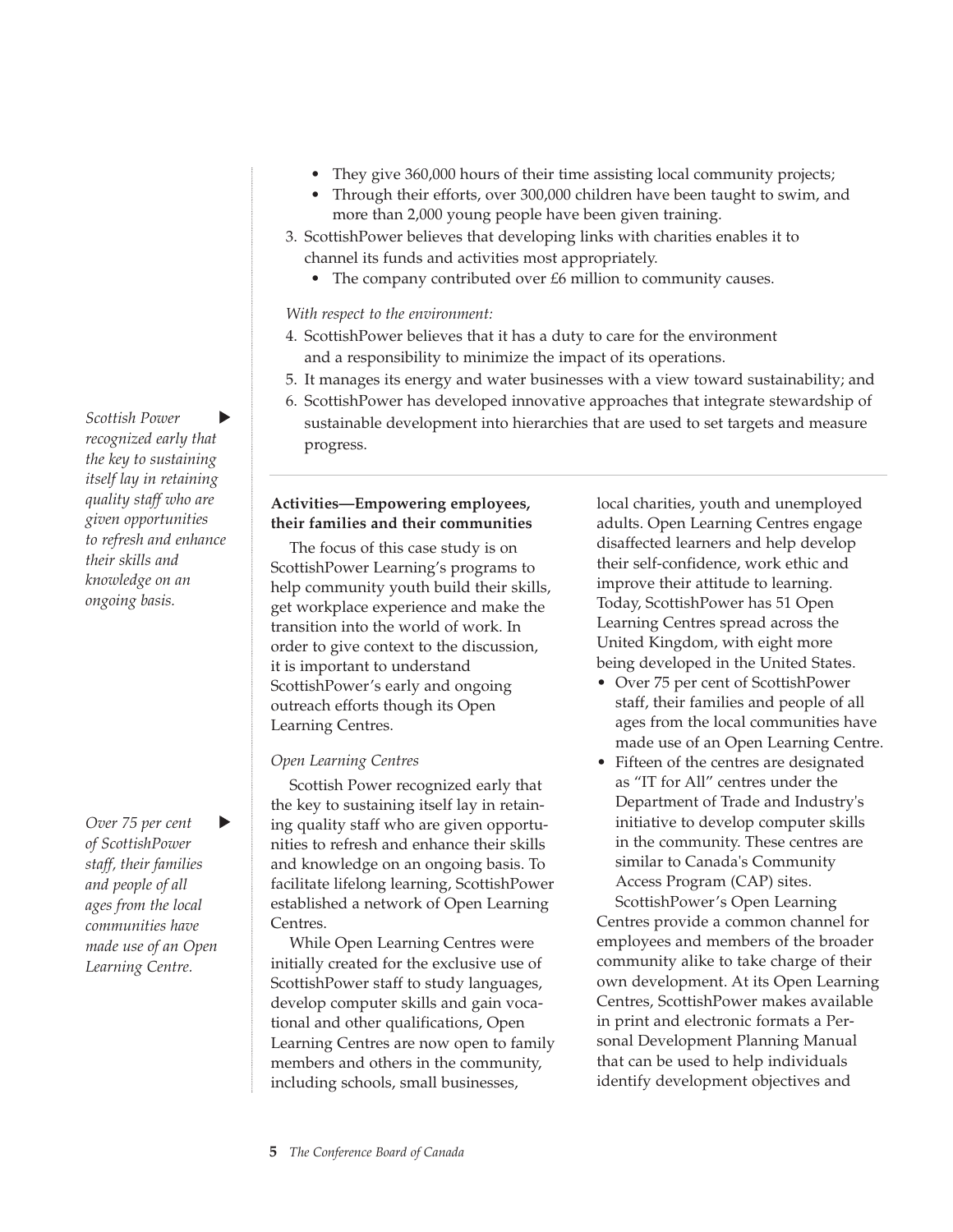*ScottishPower's*  $\blacktriangleright$ *Open Learning Centres provide a common channel for employees and members of the broader community alike to take charge of their own development.*

*Developmental*   $\blacktriangleright$ *activities focus on employability skills common to all jobs, such as communication (including IT), assertiveness, problem solving, teamwork and the ability to understand and complete a task.*

maximize the benefits of participating in different developmental processes, and where to seek additional support if required.

#### *ScottishPower Learning*

ScottishPower Learning (SPL) is ScottishPower's most far-reaching community initiative to date. It enables the company to make a positive contribution within the communities it operates by developing the skills and confidence of ScottishPower employees and community members, reducing unemployment, and contributing to community pride and spirit. What makes SPL so effective is that it recognizes that there is no single learning solution to suit every individual need.

Through a network of partnerships and strategic alliances, SPL works closely with community organizations that understand the needs of individuals requiring extra help to prepare for the workplace, including people who have

left school and adults who have been out of work for a period of several years. By helping these individuals acquire new skills and the confidence to pursue their ambitions, new opportunities are created for them, as well as for their families and communities.

SPL supports youth skills development through three leading initiatives:

- 1. Education transition programs for 15–18 year olds;
- 2. Pre-vocational training for 16–25 year olds; and
- 3. Vocational training for 16–25 year olds.

Both the Skillseekers and New Deal programs are evaluated to monitor the:

- quality and appropriateness of the training provided;
- destinations of clients upon leaving programs (i.e., their success rate in helping participants enter permanent employment or further education and training); and
- progress of each individual participant.

#### **ScottishPower Learning Programs**

#### **1. Education Transition Programs** for 15–18 year olds

Chief among SPL's education transition programs is the company's *School-to-Work Transition Program* for school leavers. This program focuses on less academically inclined pupils and uses skills assessment techniques used in business to measure school drop-outs' readiness for the world of work. Under the School-to-Work Transition Program, those who have left school discuss their performance and skills with a member of SPL's staff and collaborate with their SPL advisor to develop an individually tailored training plan to improve their employability skills keyed to the 900 staff training courses that SPL currently offers at its Open Learning Centres. Developmental activities focus on employability skills common to all jobs, such as communication (including IT), assertiveness, problem solving, teamwork and the ability to understand and complete a task.

To date, more than 350 school pupils from across the United Kingdom have benefited not only from using proven skills assessment methods, but also from participating in SPL business training solutions customized to meet their needs.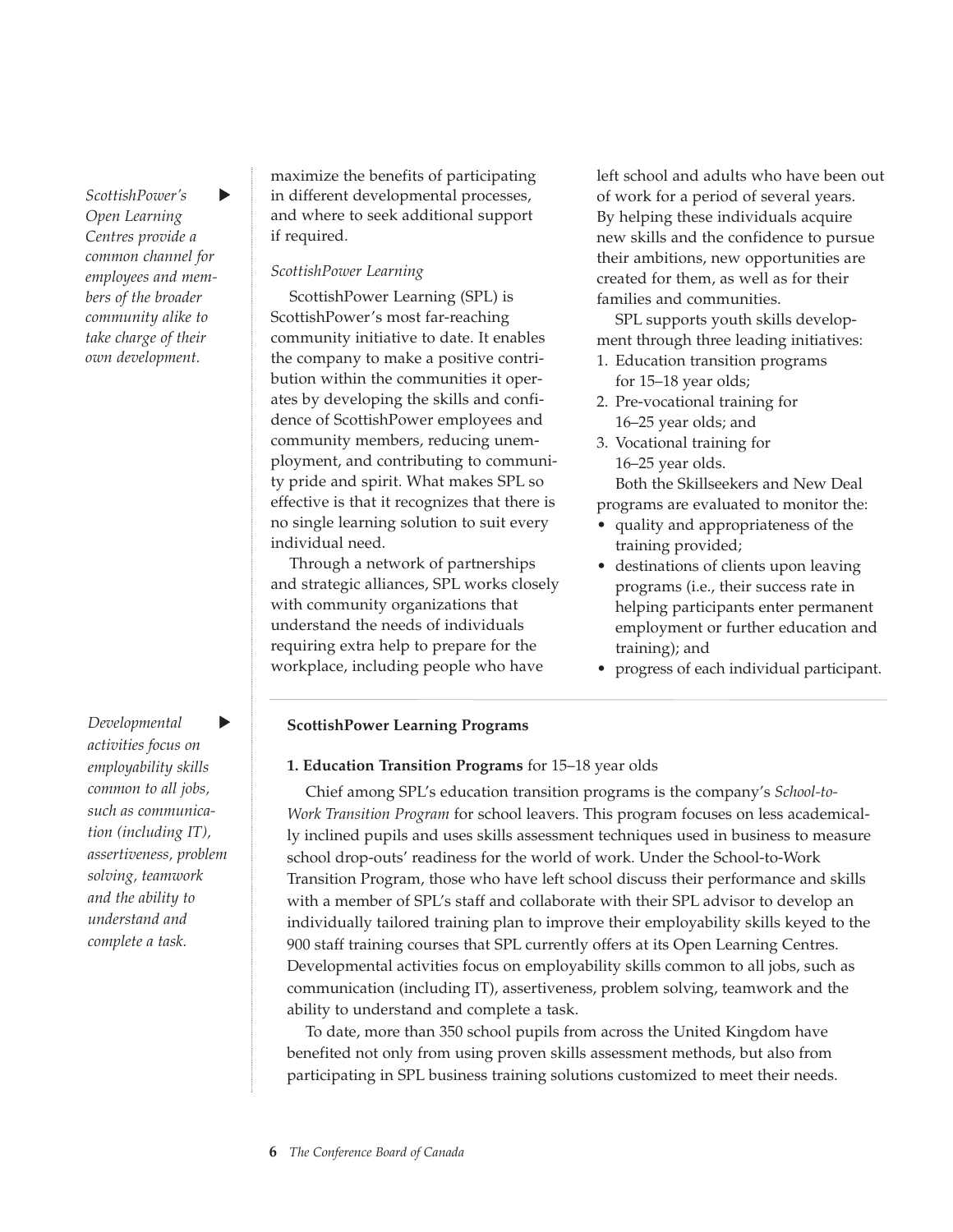*Students participate in a series of developmentally related exercises designed to judge their potential strengths and weaknesses from an employment perspective.*

*Pupils engage in one-on-one interviews with ScottishPower staff and produce individual training plans that focus on transferable abilities such as communication, teamwork and IT skills, which are vital components in today's world of work.*

#### *Four-step process*

Under the *School-to-Work Transition Program*, those who have left school participate in a four-step action process. In Step 1, students participate in a series of developmentally related exercises designed to judge their potential strengths and weaknesses from an employment perspective.

Next, in Step 2, pupils complete a questionnaire to identify their IT training requirements, take part in a mock interview and develop an occupational interest inventory.

Then, in Step 3, pupils engage in one-on-one interviews with ScottishPower staff and produce individual training plans that are not specific to any one type of career, but focus instead on transferable abilities such as communication, teamwork and IT skills, which are vital components in today's world of work.

Finally, in Step 4, pupils are brought into the workplace to carry out their developmental plans, while mixing with employees and exploring careers.

Other SPL education transition programs include the company's Education Action Zones, which provide employability assessment and skills development for those who have left school and IT skills training for teachers. SPL assists teachers by offering support, guidance and training opportunities through its Open Learning Programs that are linked to the curriculum so that they can be used in the classroom.

A third education transition program relates to SPL's support for four school-based learning centres in the United Kingdom. The learning centres link pupils with on-line tutor support for their subjects, provide personal development training courses necessary to enhance school leavers' employability (e.g., presentation skills, how to work in a team) and help break down social barriers when pupils mingle in an Internet café setting at lunch and break times around IT hardware financed by SPL.

**2. Pre-vocational Training** for 16–25 year olds is aligned with government training programs.

SPL delivers this training in partnership with the Prince's Trust Volunteer Program (PTVP). This 12-week personal development program is designed to improve the confidence and employability of young unemployed people through a series of team development activities. PTVP helps approximately 12,000 unemployed 16–25 year olds develop the communication skills, personal confidence, awareness of workplace culture, self-discipline and motivation they need to succeed in the world of work. Young people are given an opportunity to join a team of about 12 others, spend a week away from home and take part in challenging learning and development programs. Teams develop their own community projects, gain qualifications (e.g., a City and Guilds Profile of Achievement certificate with National Vocational Qualification Key Skills unit credits), get work experience and develop confidence during a residential week of outdoor activities.

The results have been very encouraging. Twelve months after completing their course, 77 per cent of all participants were employed or were in further education or training. Of those who were already employed when they started the course, 55 per cent were promoted at work. Finally, more than 90 per cent of employers stated in a recent survey that the program met or exceeded their expectations.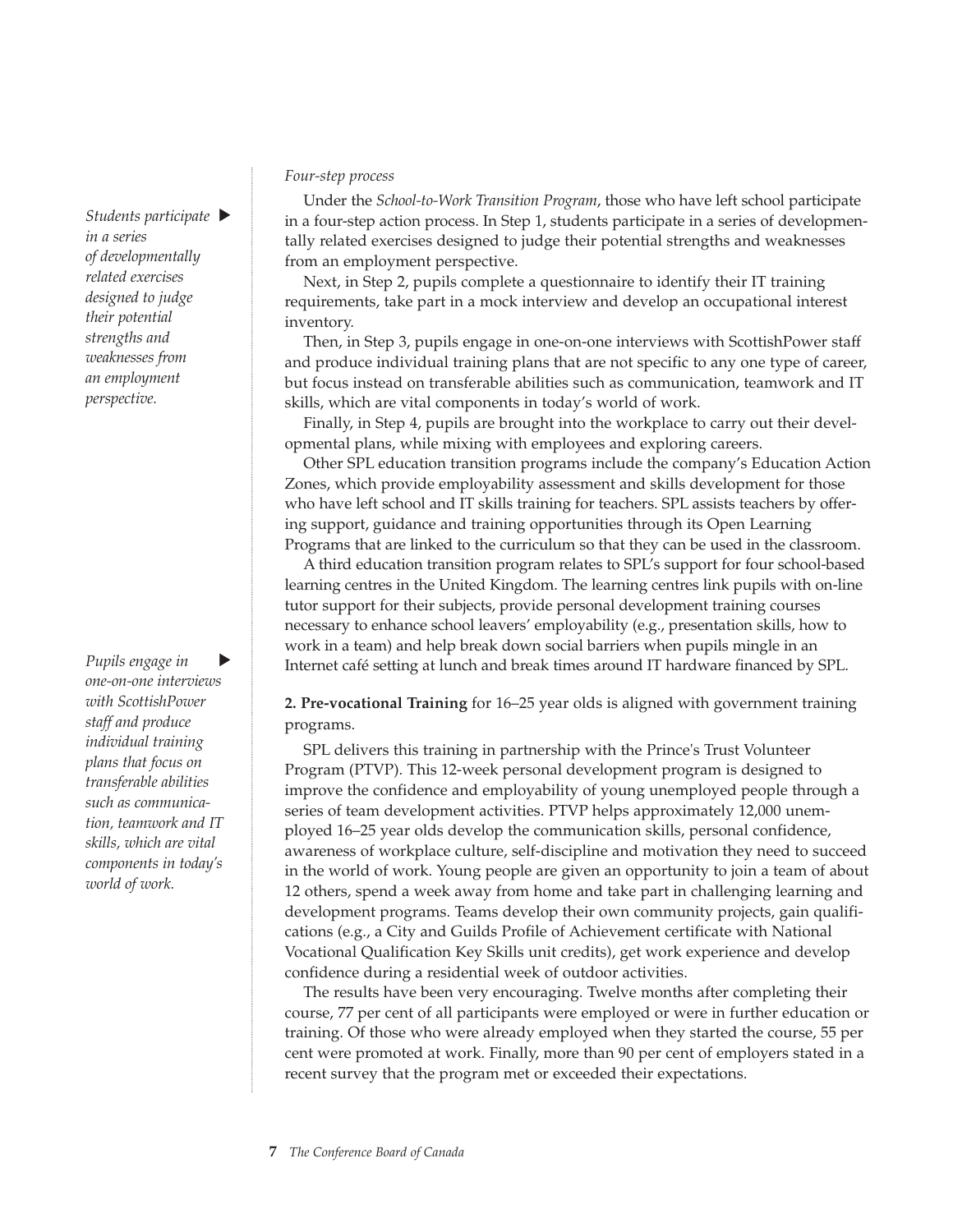*Employees identify*  $\blacktriangleright$ *in advance the skills they want to develop, many of which are linked to the core competencies of the organizations they work for.*

#### **Opportunities for Employers**

The PTVP offers employers the opportunity to develop their own staff through a number of structured program activities. For example, groups of employees engage in challenging projects that benefit the communities within which they work and live. Employees identify in advance the skills they want to develop, many of which are linked to the core competencies of the organizations they work for (such as communication, leadership, tolerance and taking responsibility). ScottishPower has successfully embedded the PTVP into its graduate development program, allowing graduates to gain a new breadth and depth of development.

#### *3.* **Vocational Training** for 16–25 year olds

SPL delivers vocational training to young people who have difficulty finding work. SPL's training programs are aligned with two government training programs, namely, *Skillseekers* and the *New Deal*.

# *Skillseekers Program*

The Skillseekers Program focuses on 16–17 year olds who have left school and who have limited academic qualifications. The program combines job search training and work experience along with confidence and self-responsibility building and accredited vocational qualifications to prepare participants for sustainable employment. SPL has trained over 700 Skillseekers from across the United Kingdom, over 70 per cent of whom have moved into permanent employment or further education and training.

Young people participating in Skillseekers are rigorously screened. Selected youth are only those who:

- have limited academic achievement;
- live within an economically deprived area;
- demonstrate previous difficulty in finding employment or other training;
- have the potential to gain the maximum benefit from a specific vocational program; and
- have a positive attitude and demonstrate a willingness to learn.

The Skillseekers Program is regularly evaluated by staff, who conduct induction, quarterly and exit interviews with Skillseekers.

#### *New Deal Program*

The New Deal Program focuses on 18–24 year olds. It was established by the U.K. government specifically to increase the employability of youth who have been out of work for more than six months. The program offers four possible routes: full-time subsidized jobs; education and training; participation in an environmental task force; or voluntary work. SPL has supported more than 500 young people through the New Deal Program, which enhances their clients' skills, opens new horizons for them and increases their chance of employment.

New Deal clients also go through a well-supported gateway process before they are placed with an employer, and they are interviewed regularly by staff. In addition, New Dealers benefit from coaching provided by ScottishPower employees where they are working.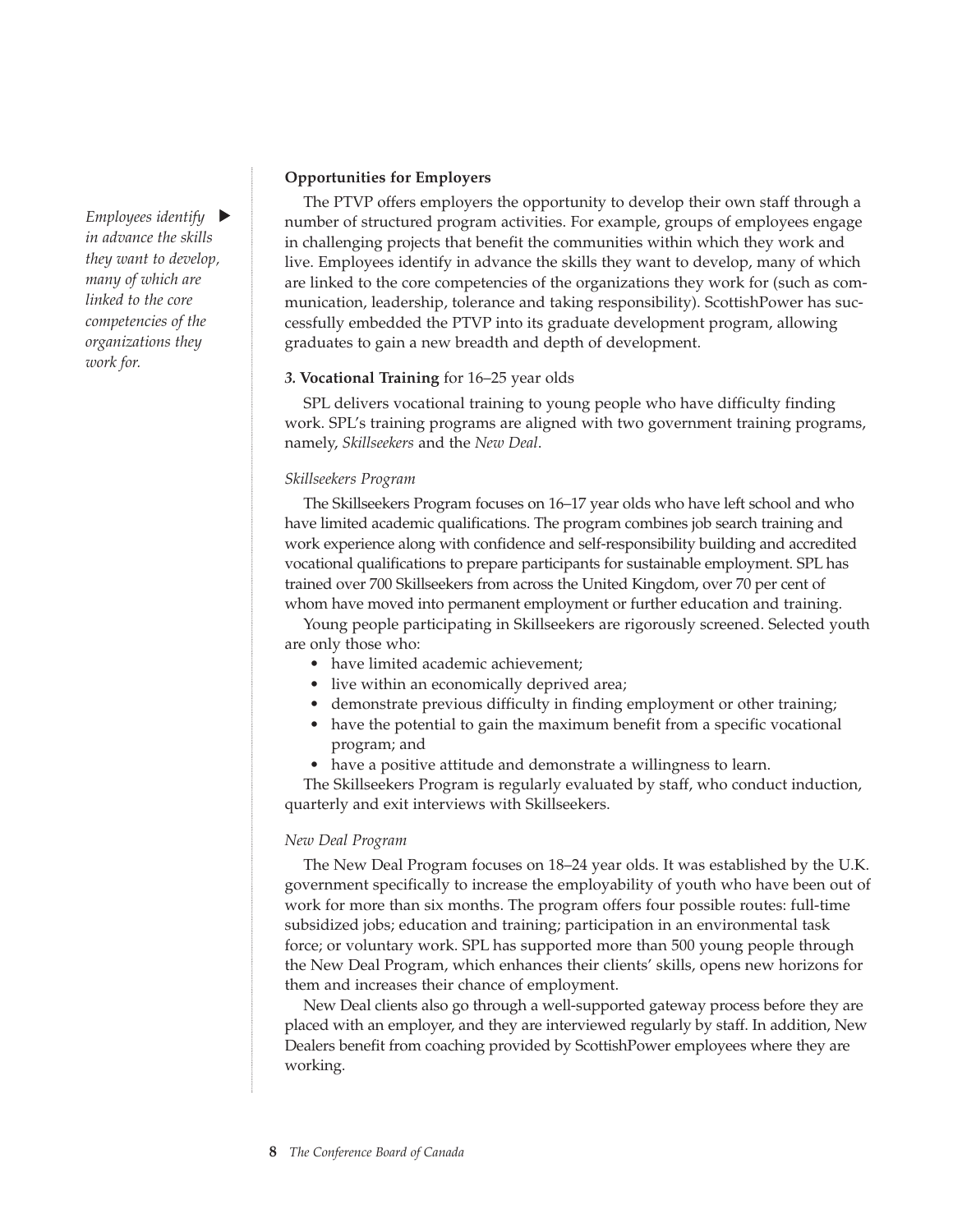*Contracting organizations, whether companies or voluntary bodies, with whom New Dealers will spend six months, make a commitment to deliver training relative to clients' individual training plans.*

#### *Gateway process*

The three-stage gateway process is operated by the U.K. government's Employment Services Agency.

In Stage 1, clients develop personal development plans under the guidance of personal advisors. Then, in Stage 2, appropriate placements are identified for clients based on their strengths, training needs and interests. Finally, in Stage 3, contracting organizations, whether companies or voluntary bodies, with whom New Dealers will spend six months, make a commitment to deliver training relative to clients' individual training plans. Work placements with training are offered in growth areas such as call centres, customer service and information systems.

The underlying principle of the New Deal is that the government supports work placements with training subsidies for employers, but leaves the actual training to employers. It is they who must train clients to an agreed-upon training standard (e.g., a Non-Vocational Qualification relative to clients' individual plans as a precondition for earning training subsidies).

#### **Benefits/Effects of ScottishPower Learning's programs**

*Individual learners in the community*

- enhance their employability and life skills, attitudes and behaviours;
- gain skill-based qualifications;
- build confidence to pursue their ambitions;
- develop skills in demand amongst employers;
- have supervised work experience;
- expand their career options;
- participate in training and development programs that match their individual needs;
- see how they come across to employers; and
- gain nationally recognized vocational and City and Guilds qualifications through their work

#### *Employees*

- enhance their employability and life skills, attitudes and behaviours by getting involved in the learning experience of others;
- gain recognition;
- take charge of their own training and development;
- follow their own agenda and create their own opportunities;
- participate in training and development programs that match their individual needs;
- learn out of desire; and
- unleash their potential

#### *ScottishPower*

- taps into its employees' creativity;
- captures employees' imagination and ideas;
- positions itself for competitiveness and growth;
- builds positive community relations;
- contributes to economic development in socially deprived areas;
- builds the leadership skills of future ScottishPower managers (new supervisors, for example, are given responsibility for guiding the development of Skillseekers in conjunction with SPL staff and external training providers);
- enhances motivation and flexibility across the workforce;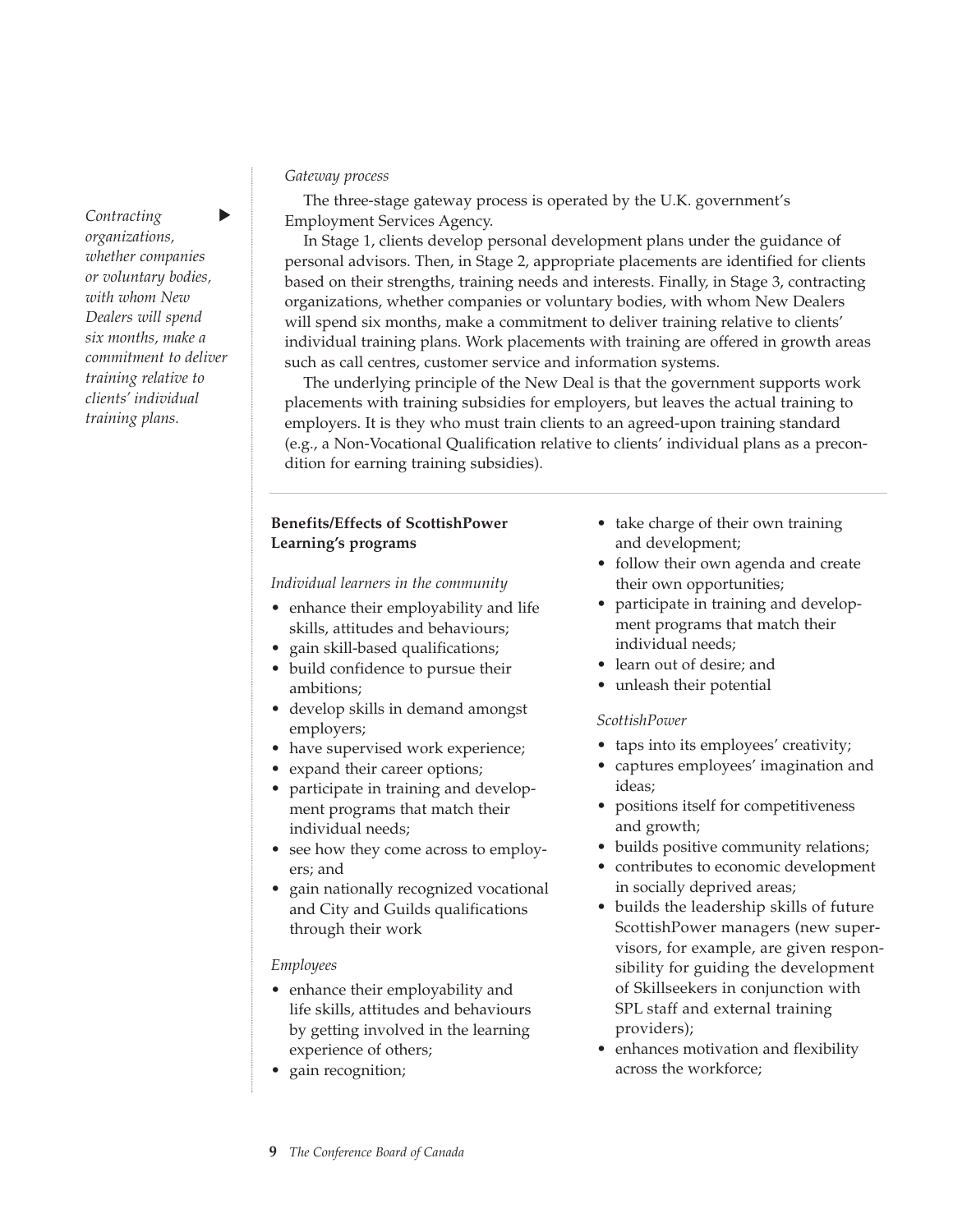- fosters a culture of lifelong learning within and outside of ScottishPower by creating and supporting new learning opportunities; and
- leverages its comparative advantage in training and development

# **Measurement and Evaluation**

ScottishPower has measurement and evaluation processes in place for all of its learning activities. Program evaluations differ according to the nature and intended results of each program. At a strategic level, ScottishPower is careful to ensure that the sum of its SPL activities combine to meet the company's overall business objectives, and that any new areas of involvement fit closely with its strategic objectives.

# *Education and Transition Programs*

ScottishPower conducts regular reviews of all its education transition programs using recognized assessment methodologies to ensure that the training delivered matches the needs of individual learners. A rating system that tracks core/employability skills with individual pupils' career aspirations and training paths is used. In addition, an overall evaluation feedback methodology is utilized to improve the quality of education and transition programs.

# *Pre-Vocational Training Programs*

SPL carries out regular evaluations of its pre-vocational training programs, such as the Prince's Trust Volunteer Program, to continuously look for ways of improving performance. In addition, SPL has a regular monitoring system that includes questionnaires for volunteers and team leaders participating in learning activities, designed to identify the successes and any challenges associated with the different programs. The Trust carries out an annual quality audit that looks at issues such as how SPL manages health and safety within its programs and the support it gives to people with special needs.

- Over 1,100 young people have benefited from SPL's Prince's Trust Volunteer Program.
- A recent survey found that 12 months after completing a PTVP course, 77 per cent of all participants were employed or participating in further education or training. Of those who were already employed, 55 per cent achieved promotion in their work.
- More than 90 per cent of employers stated that the PTVP met/exceeded their expectations and objectives.

# *Vocational Training Programs*

SPL's vocational training programs are audited both internally and externally on a regular basis. External audits are conducted by recognized authorities, including the Training Standards Council, and the Scottish Quality Management System (SQMS).

# *Scottish Quality Management System*

The Skillseekers and New Deal programs are administered centrally in each of ScottishPower's regions, and are evaluated to monitor the:

- quality and appropriateness of the training provided;
- destinations of program participants on leaving the different programs; and
- progress of individual participants. In addition,
- Skillseekers has a rigorous selection process to ensure that those selected

*ScottishPower*  $\blacktriangleright$ *conducts regular reviews of all its education transition programs using recognized assessment methodologies to ensure that the training delivered matches the needs of individual learners.*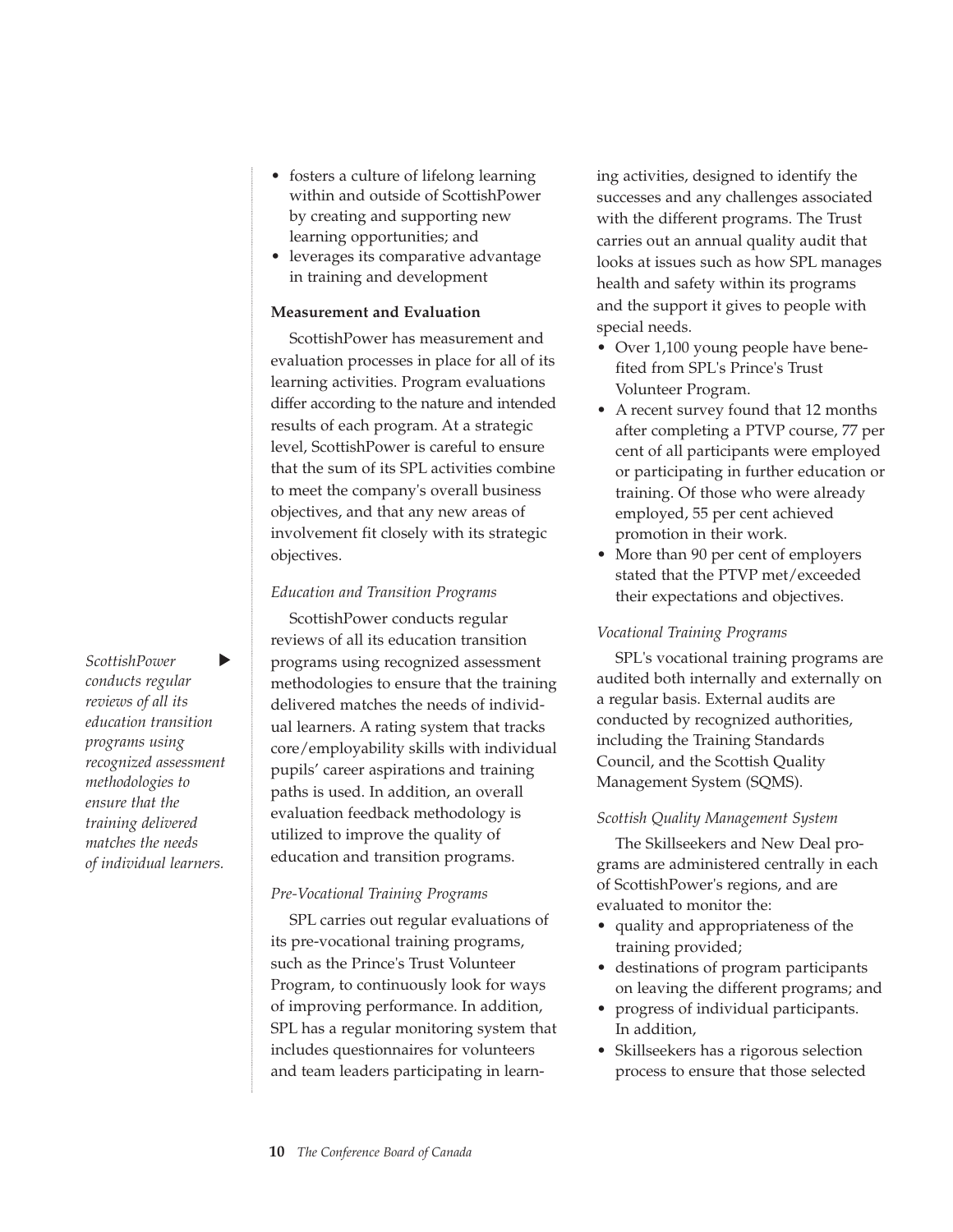*Skillseekers has*  $\blacktriangleright$ *a rigorous selection process to ensure that those selected have limited academic achievement, live within an area of economic deprivation, demonstrate previous difficulty in finding employment or other training and have a positive attitude and willingness to learn.*

have limited academic achievement, live within an area of economic deprivation, demonstrate previous difficulty in finding employment or other training and have a positive attitude and willingness to learn.

- The Skillseekers program has had a high success rate, with over 70 per cent of participants moving into permanent employment or further education and training.
- To date, over 700 Skillseekers have trained across the United Kingdom.
- SPL has supported more than 500 young people through the government's New Deal program.
- Over 150 New Deal jobs have been filled within ScottishPower.

# **Keys to success**

# *People*

- Have top level (CEO or senior executive) buy-in.
- Have trade union representatives as well as ScottishPower senior managers sit on the SPL Board of Advisers.
- Form strategic alliances with other ScottishPower businesses, trade unions and with external agencies (e.g., Education Business Partnerships, Career Services, Employment Services, Education Action Zones, Prince's Trust Volunteer Program), thereby ensuring that ScottishPower Learning's programs make a unique contribution and do not duplicate other work done in the local community.
- Be clear on who does what and how it will be measured.
- Believe that the employer has a responsibility to allow people to grow into their roles (employers can't expect employees to come to a job with a foreknowledge of, and practical

responsiveness to, the culture of the organization).

- Recognize that those who contribute gain a great deal in terms of staff development, job satisfaction and positive community relations.
- Place an organization's staff at the centre of its success.
- Commit to ongoing and sustainable development.

# *Process*

- Identify what you are trying to achieve (don't work out your objectives after you are finished).
- Ensure that the learning programs fit with the company's overall strategy.
- Simplify terms of approach.
- Ensure that value comes back into the business and into people.
- Take a partnership approach and design all programs with a view to their sustainability by involving all necessary stakeholders at every stage of a program, from design through delivery and implementation, to evaluation and continuous improvement.
- Clearly demonstrate that you are sharing value with the community relative to your comparative advantage as a company, not just giving money.
- Have an integrated measurement and communications strategy to identify and leverage impacts, which are by-products of, not the focus of, investing in education.
- Communicate successes/failures.

# *Infrastructure*

- Utilize existing bricks and mortar structures and delivery vehicles.
- Ensure that offerings do not duplicate existing programs.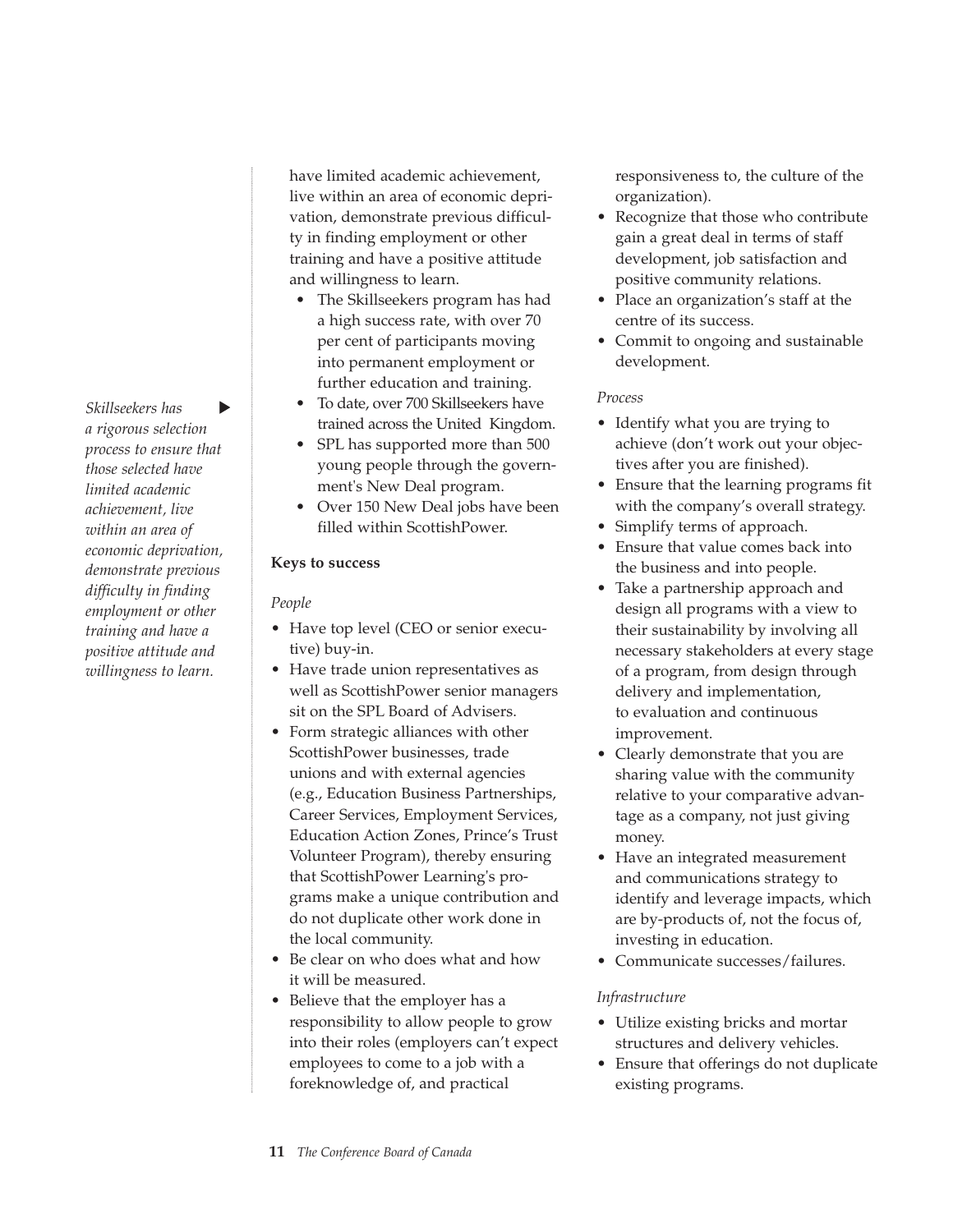- Have partnership support.
- Have external validation, where appropriate.
- Provide the right tools and the right environment for people to unleash their potential.

#### *Resources committed*

- ScottishPower commits around £2 million per year to support its various community initiatives and programs.
- Countless person-hours and staff volunteer time are required.

# *Challenges*

ScottishPower Learning believes that it could do more in the way of measuring the outcomes and impacts of its investments in learning. The company admits, however, that measuring the development of human capital is difficult because there are so many elements that contribute to it, and it is difficult to disaggregate them.

# *Innovation*

- Integrating the training of ScottishPower's own workforce with providing training opportunities for the wider community.
- Taking a broad strategic view of employability from school to longterm unemployment, and regarding the enhancement of every individual's skills as a source of generating community economic capacity.
- Believing that investing in learning has a positive impact on people, regardless of the actual impacts it is either desirable or possible to measure.
- Having the trade unions play an active role in managing ScottishPower Learning, with the understanding that employee ownership of learning increases uptake and improves the

chances that what has been learned, and the attitudes connected with this new learning, will be applied in the workplace.

• Recognizing that contributing to an individual's personal development will undoubtedly add to their professional development and generally enlarge their horizons by building positive attitudes towards learning, growth and the opportunities presented by change.

# **Conclusion**

ScottishPower is committed to ameliorating social exclusion. Through its network of strategic alliances with trade unions, government bodies, economic development agencies and education and training agencies, ScottishPower provides and delivers an unmatched array of training and development programs for unemployed young people and adults in socially deprived areas across the United Kingdom.

ScottishPower recognizes that the achievements of each individual are important for the greater good of all families and communities. The company realizes that it has a responsibility to invest in its people if it wants to get the most out of them, be they employees or members of the community at large.

By providing people with the right environment and some of the right tools, they can develop, create, and unleash their potential. ScottishPower is thus having a positive impact on people's attitudes, ideals and behaviours.

ScottishPower sees its investments in learning as benefiting individuals (again, whether ScottishPower employees, their family members, or others in the community) as well as the company. The fact that the company is not always able to demonstrate the precise Return

*Measuring the* Þ *development of human capital is difficult because there are so many elements that contribute to it, and it is difficult to disaggregate them.*

*ScottishPower*  Þ *recognizes that the achievements of each individual are important for the greater good of all families and communities.*